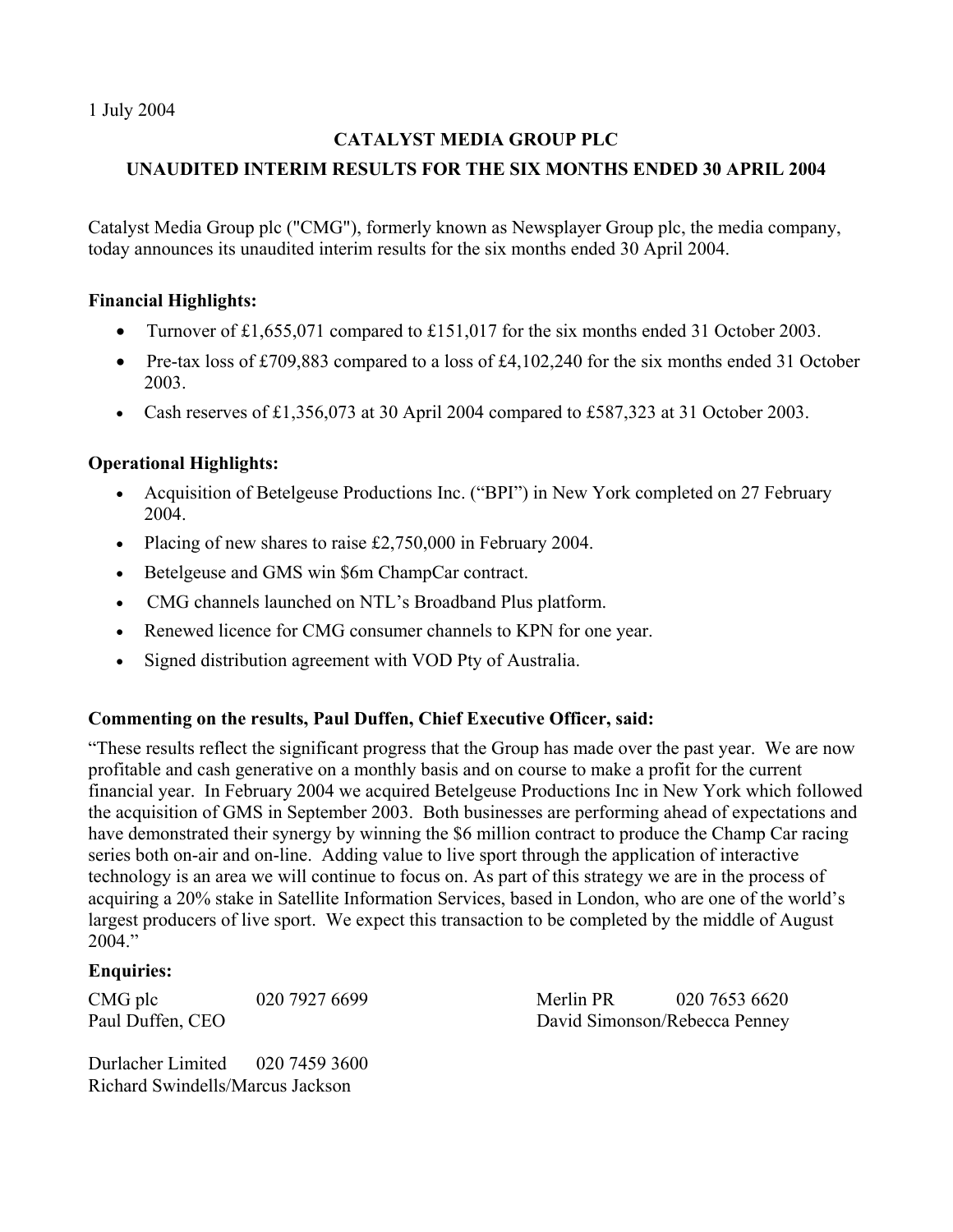# **CHIEF EXECUTIVE STATEMENT**

## **OVERVIEW**

**Catalyst Media Group plc** is a media company that manages, produces and distributes high quality audio-visual content using interactive digital technology. CMG provides clients with a comprehensive range of professional services to support their online strategies. CMG is becoming the partner of choice for media companies in the digitisation and distribution of broadcast content and interactive programme creation. Additionally, CMG supports corporations and organisations from other industrial sectors by enabling them to use streaming and download distribution to support communication with customers, investors and employees.

Furthermore, CMG is a rights holder on its own account specialising in historic entertainment and educational content. CMG generates revenues from the licensing of content globally to third parties, from consumer subscriptions and pay-per-view fees and from advertising revenue.

## **MEDIA CHANNELS AND LICENSED CONTENT**

**Footage.net** - A leading stock footage portal which manages the databases of many of the world's leading stock footage libraries, including ABC News, CNN, Action Sports, National Geographic, and many others.

**Newsplayer.com** - A video-on-demand (VOD) consumer channel offering 1,000 hours of footage from ITN/ Reuters, including material from Paramount, Gaumont, British Empire News, Visnews, French Pathe et al. Features original video footage of some of the most important and notable news stories of the 20th century.

**Frost.tv** - A VOD channel featuring the unparalleled, 40-year archive of Sir David Frost's original interviews with the world's most famous public figures. The strategic partnership between CMG and Sir David extends also to marketing content in professional markets, both on- and off-line.

**Screenplayer.com** – A VOD channel offering the largest collection of Hollywood footage in the world from Passport International Productions. The archive includes more than 650 hours of movie-related documentaries comprised of film trailers, celebrity interviews and profiles of the stars.

**Video.tv** - A VOD channel providing an interactive collection of EMI music videos. Advanced negotiations are under way with other major record labels that have expressed an interest in having their material represented.

**Birdstream.com** - A VOD channel giving access to 100 hours of award-winning wildlife footage in the Film Collection of the Royal Society for the Protection of Birds (RSPB). Professionals in TV and advertising can also play, edit and license the material at [www.rspbfilmcollection.com](http://www.rspbfilmcollection.com/), managed by CMG.

**Pure World Cup.com-** A VOD channel providing World Cup highlights from 1958 to 1998.

**The Alison Mercer Collection**- CMG has an exclusive licence for 80 hours, or 1400 video clips, of film-related material of cinema's golden age and US-focused archive news and features.

**Stock Video of Boston**- CMG has an exclusive licence for 150 hours of classic sports footage from Stock Video of Boston, sourced from Columbia Sports News, Castlefilms and a selection of private collections.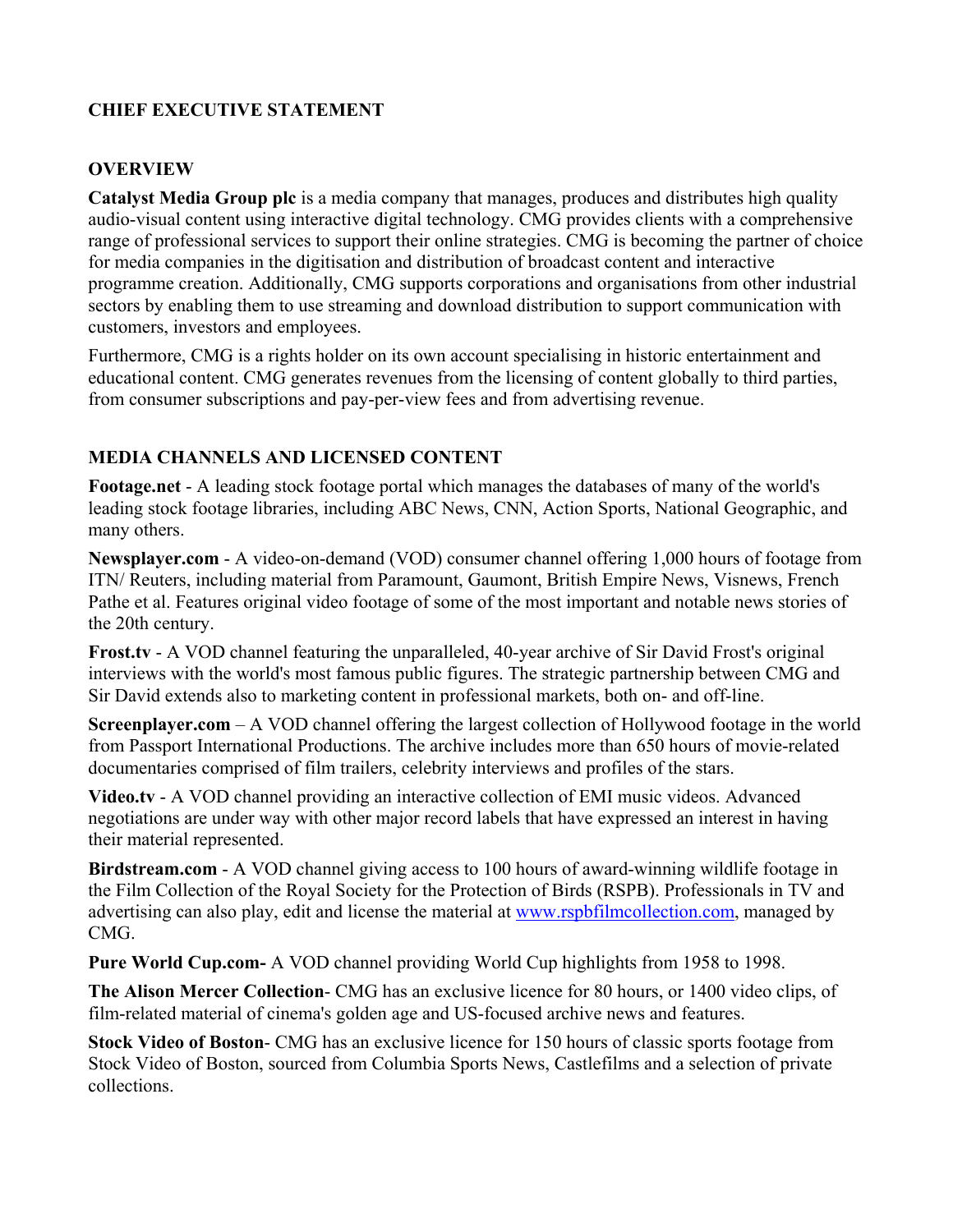## **FINANCIAL RESULTS**

The loss for the period was £710,383 compared to a loss of £2,426,194 for the equivalent period in 2003. No dividend has been paid or is proposed.

## **OUTLOOK**

The recent acquisitions of GMS and Betelgeuse in New York have consolidated the Group's positioning as a full service, cross platform, digital content business and provide critical mass, infrastructure and efficiencies for the Group's activities in the USA. The collaboration between these two businesses has demonstrated how we can add value to traditional broadcast environments through the application of digital technology by winning the contract to produce the Champ Car racing series. We are now engaged in the process of acquiring a stake in Satellite Information Services, based in London, who are one of the world's largest producers of live sport and an ideal potential partner to develop interactive solutions for the horse racing and betting industries.

I am confident that the Group will make a profit for the current financial year and that we will continue to grow strongly.

**Paul Duffen Chief Executive Officer**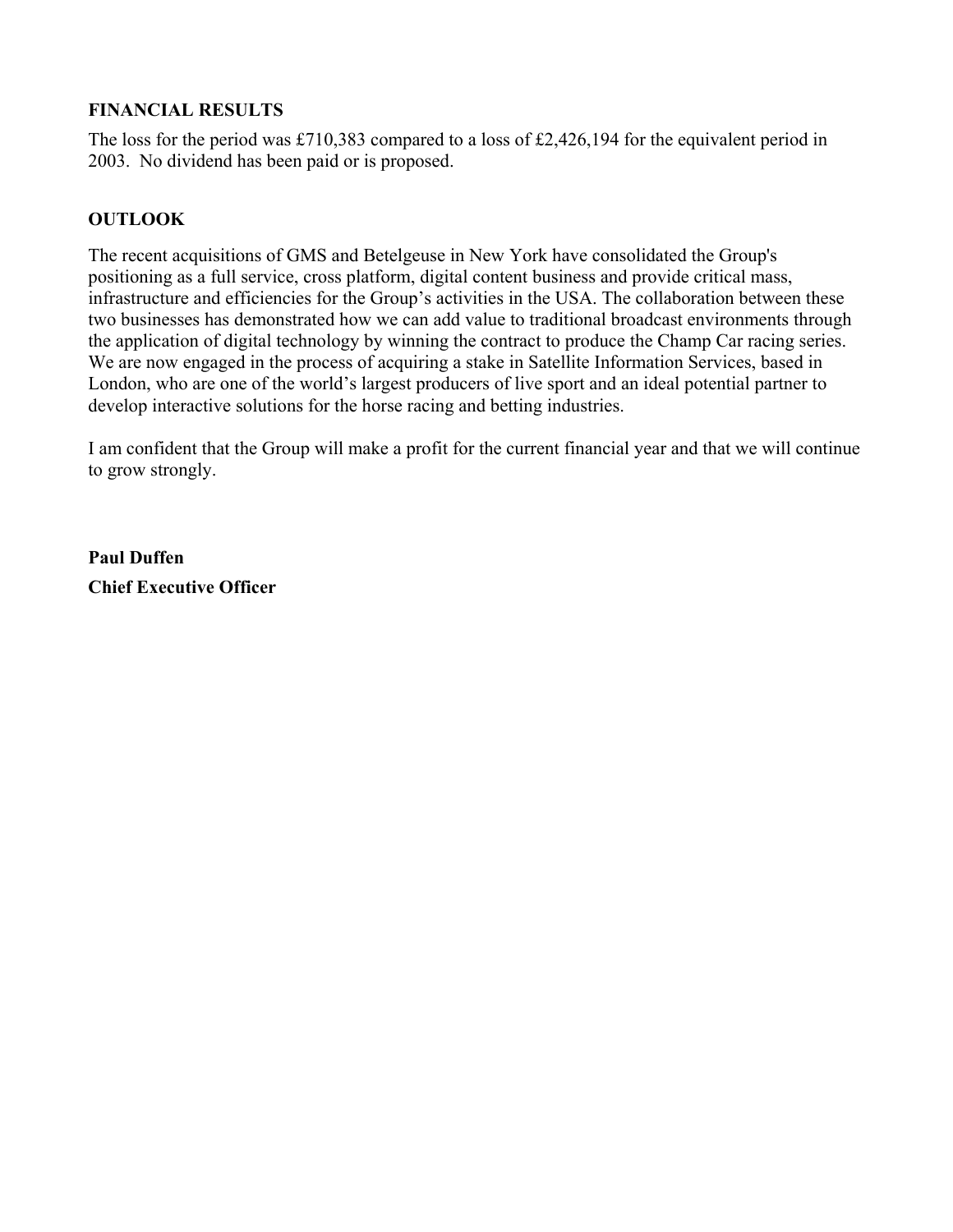# **UNAUDITED RESULTS FOR THE SIX MONTHS ENDED 30 APRIL 2004**

# **Consolidated Profit and Loss Account**

|                                                | <b>Note</b>    | <b>Six months</b><br>ended<br>30 April 2004 | Six months<br>ended<br>30 April 2003 | Year ended<br>31 Oct 2003 |
|------------------------------------------------|----------------|---------------------------------------------|--------------------------------------|---------------------------|
|                                                |                | $\pmb{\mathfrak{L}}$                        | $\mathbf f$                          | $\pounds$                 |
| <b>Turnover</b>                                | $\overline{2}$ |                                             |                                      |                           |
| Existing operations                            |                | 420,317                                     | 113,505                              | 226,751                   |
| Acquisitions                                   |                | 1,234,754                                   |                                      | 37,771                    |
| Continuing operations                          |                | 1,655,071                                   | 113,505                              | 264,522                   |
| Cost of sales                                  |                | (980, 081)                                  | (47, 553)                            | (118, 485)                |
| <b>Gross profit</b>                            |                | 674,990                                     | 65,952                               | 146,037                   |
| Operating expenses                             | 3              | (1,386,989)                                 | (2,492,214)                          | (6,666,803)               |
| <b>Operating loss</b>                          |                |                                             |                                      |                           |
| Existing operations                            |                | (895, 642)                                  | (2,426,262)                          | (6,513,687)               |
| Acquisitions                                   |                | 183,643                                     |                                      | (7,079)                   |
|                                                |                | (711, 999)                                  | (2,426,262)                          | (6,520,766)               |
| Interest receivable                            |                | 7,912                                       | 1,068                                | 7,673                     |
| Interest payable                               |                | (5,796)                                     | (1,000)                              | (15,341)                  |
| Loss on ordinary activities before<br>taxation |                | (709, 883)                                  | (2,426,194)                          | (6,528,434)               |
| Taxation                                       |                | (500)                                       |                                      | 204,269                   |
| Loss on ordinary activities after taxation     |                | (710, 383)                                  | (2,426,194)                          | (6,324,165)               |
| Loss per ordinary share - basic                | $\overline{4}$ | (0.56p)                                     | (3.49p)                              | (7.88p)                   |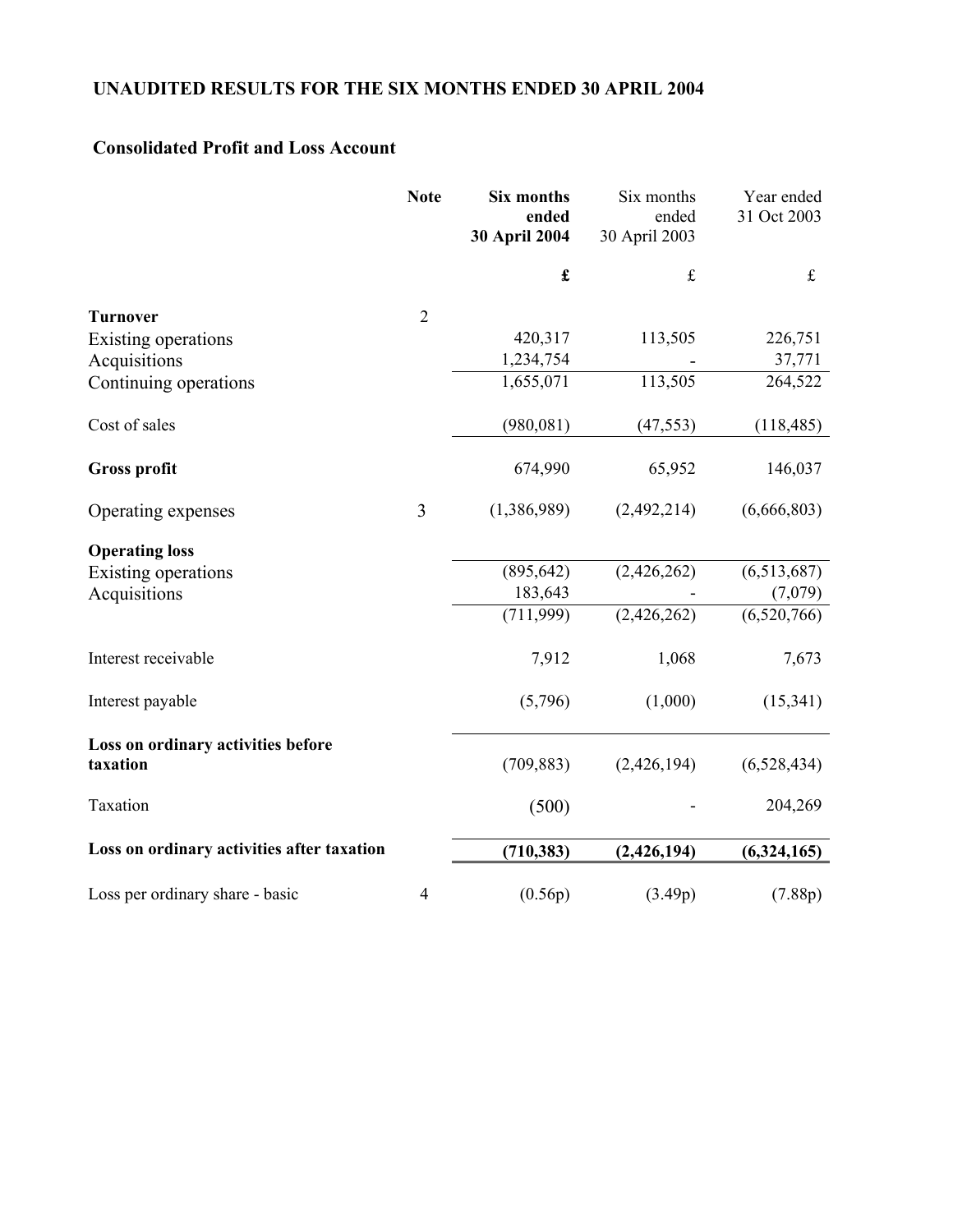# **Consolidated Balance Sheet**

|                                                            | <b>Note</b> | At<br>30 April 2004  | At<br>30 April 2003 | At<br>31 Oct 2003 |
|------------------------------------------------------------|-------------|----------------------|---------------------|-------------------|
|                                                            |             | $\pmb{\mathfrak{L}}$ | $\pounds$           | $\mathbf f$       |
| <b>Fixed assets</b>                                        |             |                      |                     |                   |
| Intangible assets                                          | 5           | 8,350,070            | 2,071,624           | 3,342,067         |
| Tangible assets                                            |             | 254,733              | 183,108             | 171,617           |
|                                                            |             | 8,604,803            | 2,254,732           | 3,513,684         |
| <b>Current assets</b>                                      |             |                      |                     |                   |
| Debtors                                                    | 6           | 2,057,932            | 218,066             | 186,595           |
| Cash at bank and in hand                                   |             | 1,356,073            | 100,252             | 587,323           |
| Creditors: amounts falling due within one year             | $\tau$      | (4,146,286)          | (560, 055)          | (1,896,570)       |
| Net liabilities                                            |             | (732, 281)           | (241, 737)          | (1, 122, 652)     |
| Total assets less current liabilities                      |             | 7,872,522            | 2,012,995           | 2,391,032         |
| Creditors: amounts falling due after more than<br>one year | 8           | (2,559,860)          | (160,000)           | (160,000)         |
| <b>Total net assets</b>                                    |             | 5,312,662            | 1,852,995           | 2,231,032         |
| <b>Capital and Reserves</b>                                |             |                      |                     |                   |
|                                                            |             | $\pmb{\mathbf{f}}$   | $\pounds$           | $\mathbf f$       |
| Called up share capital                                    | 9           | 1,405,099            | 722,688             | 1,214,624         |
| Shares to be issued                                        |             | 1,012,640            |                     | 1,012,640         |
| Share premium account                                      |             | 15,308,182           | 11,827,380          | 12,775,192        |
| Merger reserve                                             |             | 2,402,674            | (509, 386)          | 1,295,676         |
| Profit and loss account                                    |             | (14, 815, 933)       | (10, 187, 687)      | (14,069,092)      |
| Equity shareholders' funds                                 | 10          | 5,312,662            | 1,852,995           | 2,229,040         |
| Minority interest                                          |             |                      |                     | 1,992             |
|                                                            |             | 5,312,662            | 1,852,995           | 2,231,032         |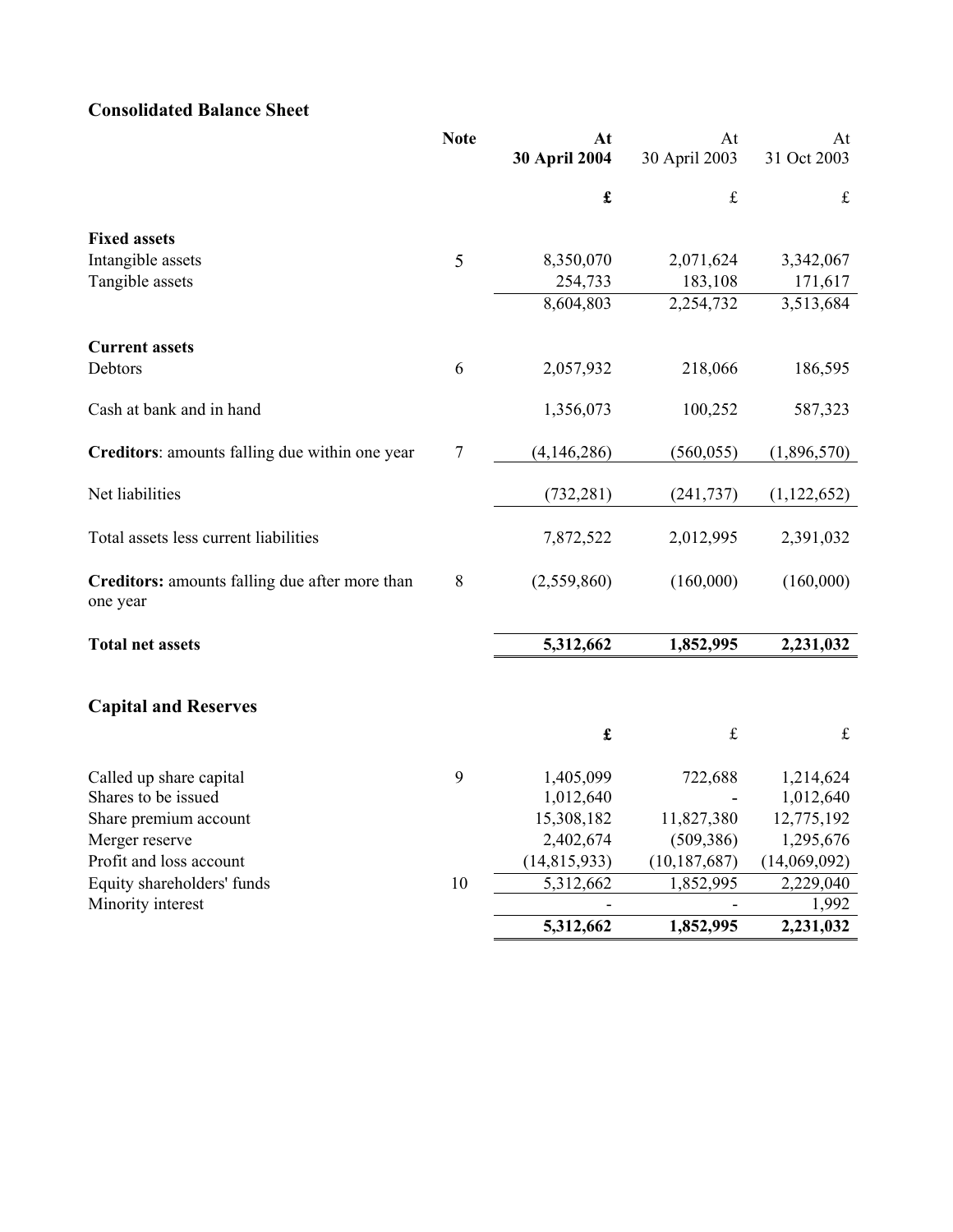# **Consolidated Cash Flow Statement**

|                                                | <b>Note</b> | Six months<br>ended<br><b>30 April 2004</b> | Six months ended<br>30 April 2003 | Year ended<br>31 Oct 2003 |
|------------------------------------------------|-------------|---------------------------------------------|-----------------------------------|---------------------------|
|                                                |             | £                                           | $\mathbf f$                       | $\mathbf f$               |
| Net cash outflow from operating activities     | 11          | (1,238,742)                                 | (649, 690)                        | (1,355,300)               |
| Returns on investment and servicing of finance |             | 6,917                                       | 1,068                             | (1,013)                   |
| Taxation                                       |             | (500)                                       |                                   | 204,436                   |
| Capital expenditure and financial investment   |             | (9,992)                                     | -                                 | (76, 922)                 |
| Acquisitions                                   |             | (358, 449)                                  | -                                 | (131, 825)                |
| Cash outflow before financing                  |             | (1,600,766)                                 | (648, 622)                        | (1,360,624)               |

# **Financing**

| Increase/(decrease) in cash | 768,750                  | (338, 622)               | 148,449   |
|-----------------------------|--------------------------|--------------------------|-----------|
|                             | 2,369,516                | 310,000                  | 1,509,073 |
| Repayment of loan notes     | (32, 368)                | $\overline{\phantom{0}}$ |           |
| Repayment of bank loan      | (263,318)                |                          |           |
| Issue of shares             | 2,665,202                | 150,000                  | 1,349,073 |
| New unsecured loan          | $\overline{\phantom{a}}$ | 160,000                  | 160,000   |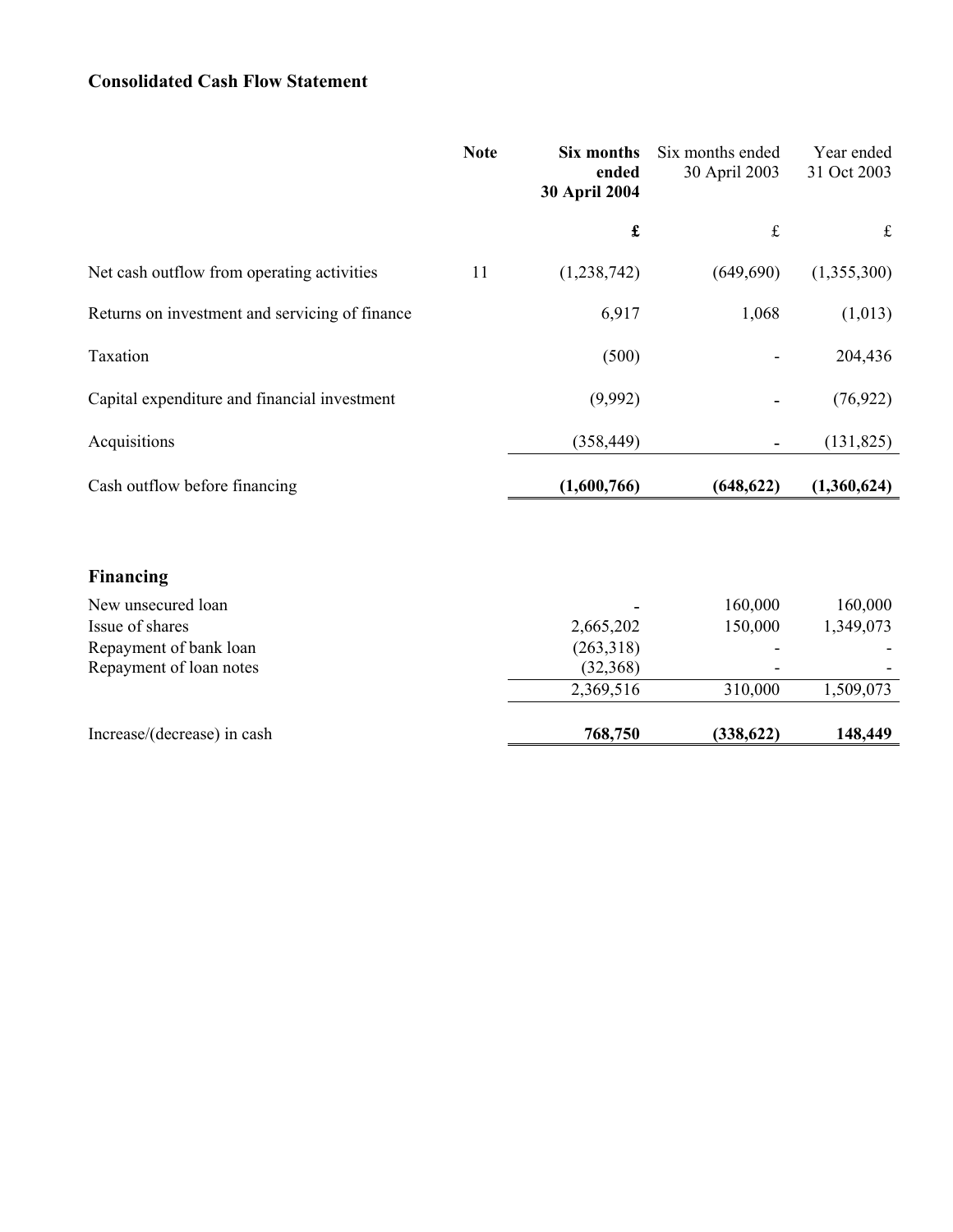#### **Notes**

#### **1. Accounting policies and additional information**

These interim results for the six month period ended 30 April 2004 do not constitute statutory accounts and have been neither reviewed nor audited by our auditors. The financial information for the year ended 31 October 2003 is derived from the statutory accounts for that year which have been delivered to the Registrar of Companies. The auditors reported on those accounts; their report was unqualified and did not contain a statement under s237(2) or (3) Companies Act 1985.

The accounting policies are consistent with those applied in the preparation of the statutory accounts for the year ended 31 October 2003.

#### **2. Turnover**

Turnover represents amounts derived from the provision of services which fall within the group's ordinary activities after deduction of trade discounts and value added tax.

#### **3. Operating expenses**

|                                 | Six months<br>ended<br><b>30 April 2004</b> | Six months<br>ended<br>30 April 2003 | Year ended<br>31 Oct 2003 |
|---------------------------------|---------------------------------------------|--------------------------------------|---------------------------|
|                                 | £                                           | £                                    |                           |
| Included in operating expenses: |                                             |                                      |                           |
| Amortisation of goodwill        | 213,593                                     | 14,693                               | 65,358                    |
| Depreciation                    | 52,673                                      | 54,262                               | 92,827                    |
|                                 | 266,266                                     | 68,955                               | 158,185                   |

#### **4. Loss per share**

The calculation of loss per share has been based on the loss after taxation for the period of £710,383 and the weighted average number of ordinary shares in issue during the period of 125,990,580.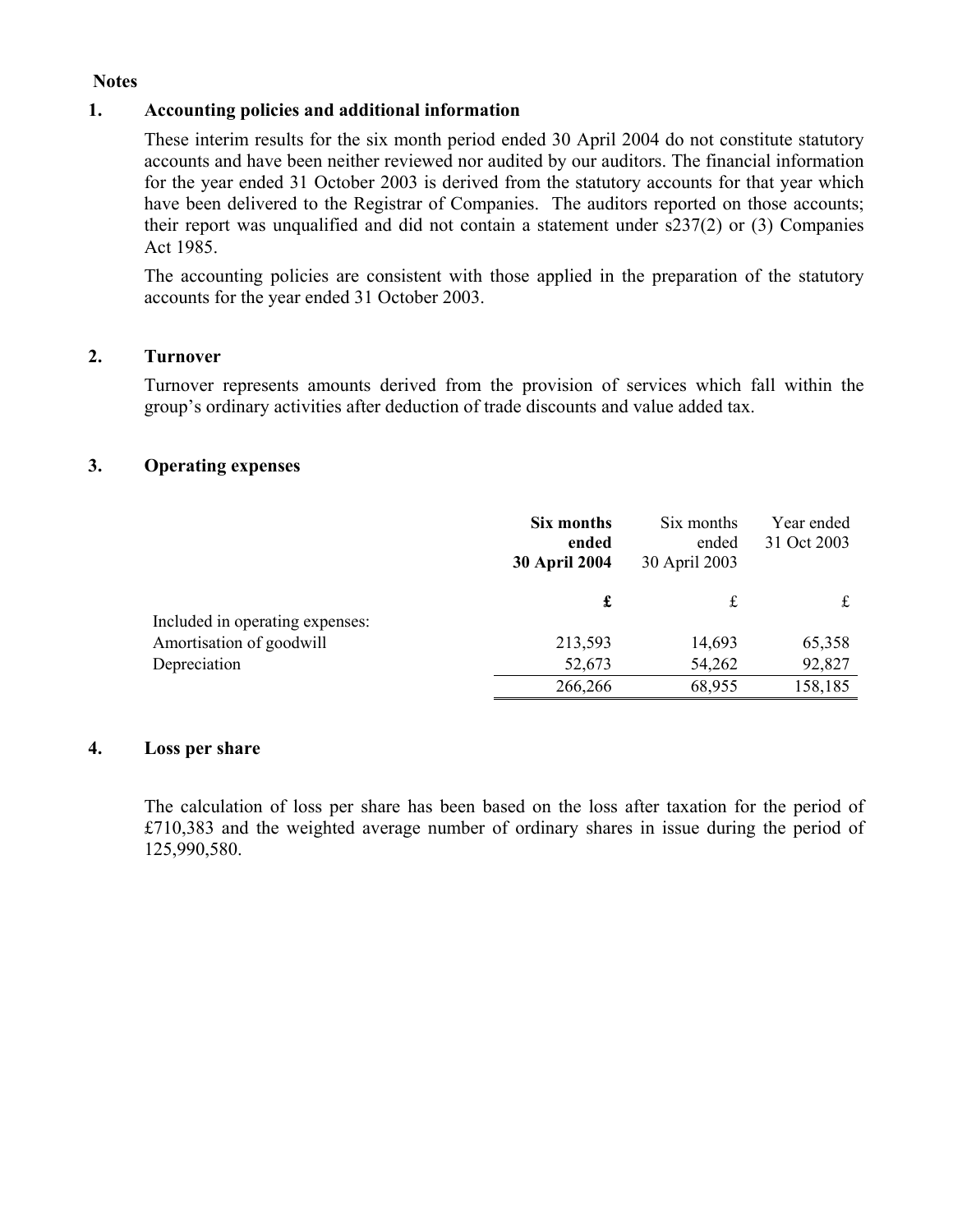# **5. Intangible fixed assets**

|                         | Goodwill   | Intellectual<br>Property | Total       |
|-------------------------|------------|--------------------------|-------------|
|                         | £          | £                        | $f_{\rm c}$ |
| Cost                    |            |                          |             |
| At 1 November 2003      | 3,426,899  | 4,213,834                | 7,640,733   |
| Additions               | 5,254,466  |                          | 5,254,466   |
| Exchange adjustments    | (36, 193)  |                          | (36, 193)   |
| At 30 April 2004        | 8,645,172  | 4,213,834                | 12,859,006  |
| Amortisation            |            |                          |             |
| At 1 November 2003      | (84, 832)  | (4,213,834)              | (4,298,666) |
| Charge for the 6 months | (213, 593) |                          | (213, 593)  |
| Exchange adjustments    | 3,323      |                          | 3,323       |
| At 30 April 2004        | (295, 102) | (4,213,834)              | (4,508,936) |
|                         |            |                          |             |
| Net book value          |            |                          |             |
| At 30 April 2004        | 8,350,070  |                          | 8,350,070   |
| At 31 October 2003      | 3,342,067  |                          | 3,342,067   |

# **6. Debtors**

|                                | At                   | At          |
|--------------------------------|----------------------|-------------|
|                                | <b>30 April 2004</b> | 31 Oct 2003 |
|                                |                      |             |
| Trade debtors                  | 1,347,638            | 89,069      |
| Other debtors                  | 367,522              | 53,608      |
| Prepayments and accrued income | 342,772              | 43,918      |
|                                | 2,057,932            | 186,595     |

# **7. Creditors: amounts falling due within one year**

|                              | At<br><b>30 April 2004</b> | At<br>31 Oct 2003 |
|------------------------------|----------------------------|-------------------|
|                              | £                          |                   |
| Trade creditors              | 1,238,353                  | 275,370           |
| Loan notes                   | 399,205                    |                   |
| Taxation and social security | 42,329                     | 32,419            |
| Other creditors              | 1,536,352                  | 905,031           |
| Accruals and deferred income | 930,047                    | 683,750           |
|                              | 4,146,286                  | 1,896,570         |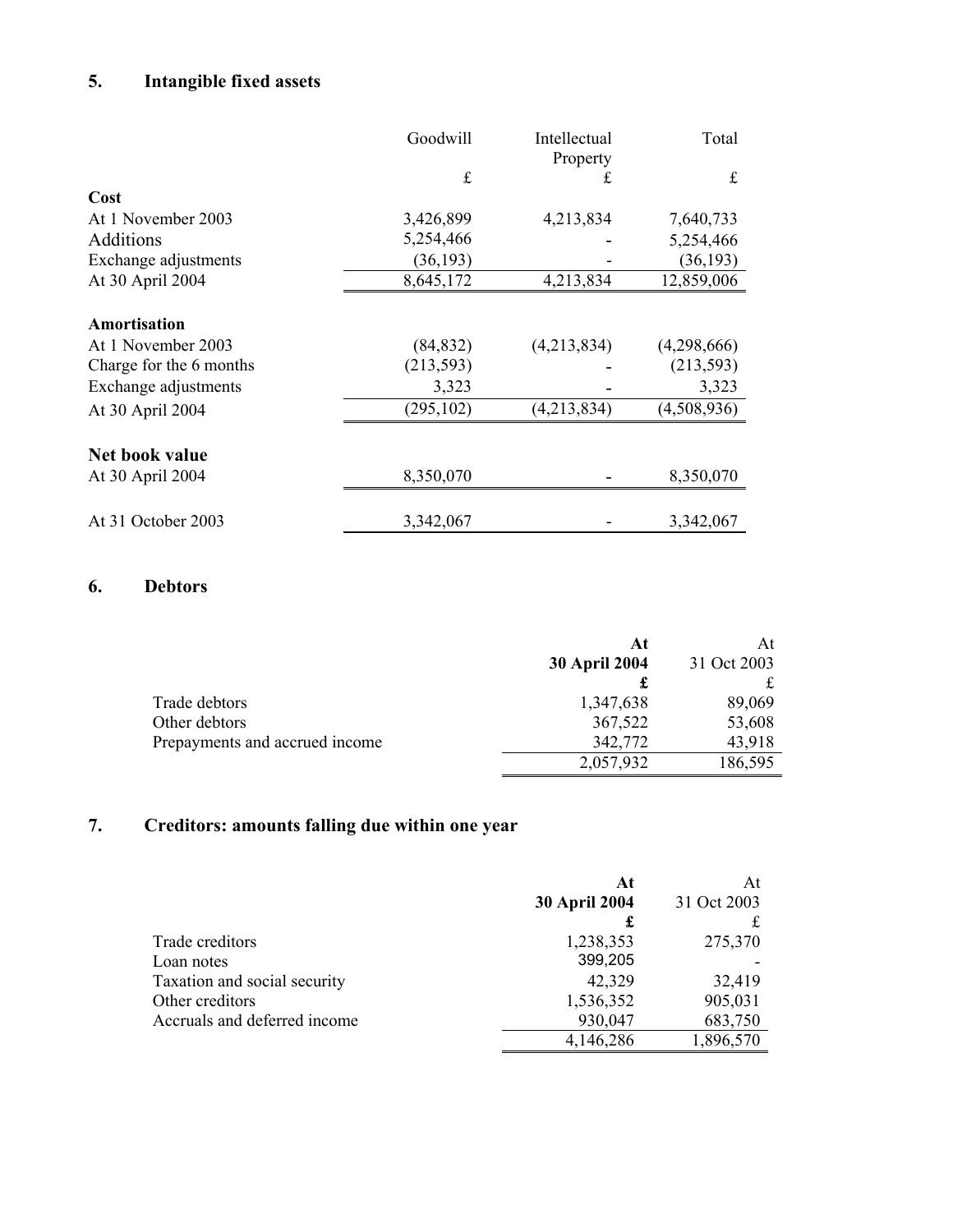## **8. Creditors: amounts falling due after more than one year**

|                             | At                   | At          |
|-----------------------------|----------------------|-------------|
|                             | <b>30 April 2004</b> | 31 Oct 2003 |
|                             | £                    |             |
| Bank loan                   | 789,221              |             |
| Loan notes to BPI vendors   | 765,144              |             |
| Convertible loan notes 2005 | 160,000              | 160,000     |
| Other creditors             | 845,495              |             |
|                             | 2,559,860            | 160,000     |

### **9. Changes in share capital**

In November 2003 David Holdgate subscribed for 125,000 new shares at a price of 20p per share. On 27 February 2004 the authorised share capital of the Company was increased to £2,000,000. On 21 April 2004 the Company issued 5,826,305 ordinary 1p shares at a price of 20p per share for a total consideration of £1,165,261 in respect of vendor consideration of Betelgeuse Productions Inc.

## **10. Reconciliation of movement in shareholders' funds**

|                                                    | Six months<br>ended<br>30 April 2004<br>£ | Six months ended<br>30 April 2003<br>£ | Year ended<br>31 Oct 2003<br>£ |
|----------------------------------------------------|-------------------------------------------|----------------------------------------|--------------------------------|
| Loss for the period                                | (710, 383)                                | (2,426,194)                            | (6,324,165)                    |
| Issue of shares (net of issue costs)               | 2,723,465                                 | 150,000                                | 1,589,748                      |
| Premium on issue of shares for<br>acquisition      | 1,106,998                                 |                                        | 1,805,062                      |
| Currency translation difference                    | (36, 458)                                 |                                        | 16,566                         |
| Shares to be issued                                |                                           |                                        | 1,012,640                      |
| Net increase/(reduction) in<br>shareholders' funds | 3,083,622                                 | (2,276,194)                            | (1,900,149)                    |
| Opening shareholders' funds                        | 2,229,040                                 | 4,129,189                              | 4,129,189                      |
| Closing shareholders' funds                        | 5,312,662                                 | 1,852,995                              | 2,229,040                      |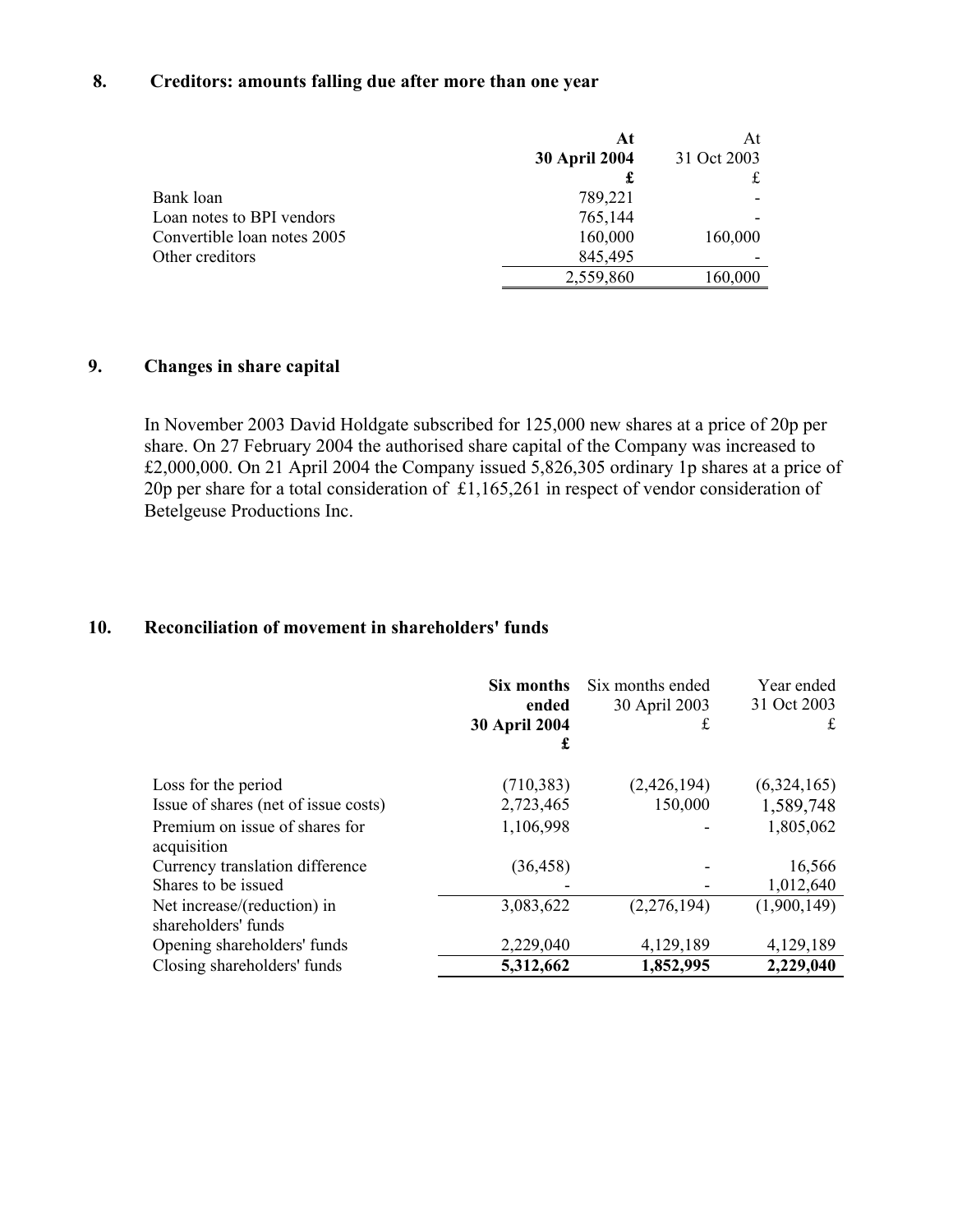# **11. Reconciliation of operating loss to operating cashflows**

|                                            | Six months<br>ended<br><b>30 April 2004</b><br>£ | Six months ended<br>30 April 2003<br>£ | Year ended<br>31 Oct 2003<br>£ |
|--------------------------------------------|--------------------------------------------------|----------------------------------------|--------------------------------|
| Operating loss                             | (711, 999)                                       | (2,426,262)                            | (6,520,766)                    |
| Impairment of Intellectual property rights |                                                  |                                        | 1,995,235                      |
| Amortisation of Intellectual property      |                                                  | 351,331                                | 555,101                        |
| rights                                     |                                                  |                                        |                                |
| Prepayment write off                       |                                                  |                                        | 682,058                        |
| Depreciation                               | 52,673                                           | 54,262                                 | 92,827                         |
| Exceptional non-cash charges               |                                                  | 971,865                                |                                |
| Loss on disposal of fixed assets           |                                                  |                                        | 12,755                         |
| Amortisation of goodwill on acquisition    | 213,593                                          | 14,693                                 | 65,358                         |
| (Increase)/decrease in debtors             | (790, 862)                                       | 167,714                                | 199,019                        |
| Increase in creditors                      | 85,161                                           | 216,707                                | 1,549,559                      |
| Exchange adjustment                        | (87,308)                                         |                                        | 13,554                         |
| Net cash outflow from operating activities | (1, 238, 742)                                    | (649, 690)                             | (1,355,300)                    |

# **12. Reconciliation of net cash flow to movement in net (debt)/funds**

|                                                   | At                   | At          |
|---------------------------------------------------|----------------------|-------------|
|                                                   | <b>30 April 2004</b> | 31 Oct 2003 |
|                                                   | £                    | £           |
| Increase in cash in the period                    | 768,750              | 148,449     |
| Issue of convertible loan note                    |                      | (160,000)   |
| Loans and finance leases acquired with subsidiary | (2,177,830)          |             |
| <b>Translation difference</b>                     | (71, 426)            |             |
| Repayment of loan notes                           | 32,368               |             |
| Repayment of bank loan                            | 263,318              |             |
| Movement in debt in the period                    | (1, 184, 820)        | (11, 551)   |
| Net funds at start of period                      | 427,323              | 438,874     |
| Net (debt)/funds at end of period                 | (757,497)            | 427,323     |